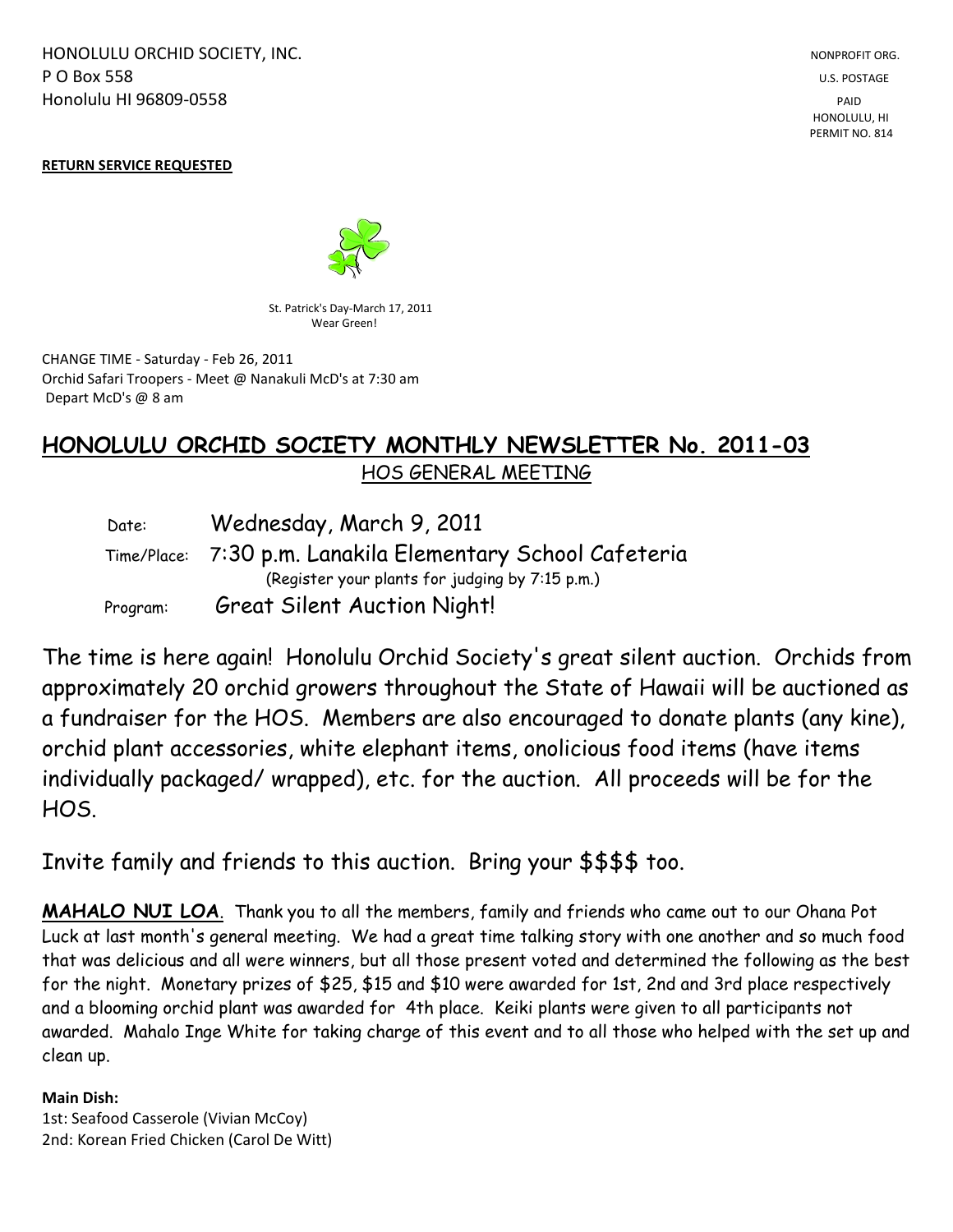3rd: Pineapple Spareribs (Rose Higa) 4th: Boneless Kalbi w/Lettuce Leaves (Ruth Chun)

#### **Miscellaneous:**

1st: Oriental Coleslaw (Audrey Yasutake) 2nd: Lilikoi-Orchid Potato Shrimp Salad on New Zealand Spinach Leaves (Inge White) 3rd: Egg Rolls (Fern/Kim Fernandez) 5 people were tied for 3rd place; therefore a drawing was done to select the winner. 4th: Tofu Salad (Hilda Takamatsu)

#### **Dessert:**

1st: Sweetheart's Chocolate Trifle (Mel Waki) 2nd: Baklava ( Charlotte Yamamoto) 3rd: Broken Mississippi Mud Cake, (Norma Oshiro) 4th: Peach Crumbs Cake (David Bealer)

### **February 2011 Culture Awards were given to:**

1st Place - Blc Burdekin Wanter 'Lakeland', owner - Fern Fernandez 2nd Place - Den Spring Brede, owner - C. S. Sato 3rd Place - Blc zui 'Waiomao Fantasy', owner - Ruth Chun Congratulations to all!

BEREAVEMENTS. We offer our deepest sympathy to Frank Thrall and his son Lee with the passing of their beloved daughter and sister Lynn Thrall on February 10th. She was an HOS Student Judge, always accompanied her dad to orchid meetings, participated in all shows with plant registrations, service committee and judging. We will miss her beautiful smile at all our orchid functions. Thank you, Frank, for sharing your lovely daughter with us. **" " " " " " " " " " " " " " " " " " " " " " " " " " " " " " " " " " " " " " " " " " " " " " " " " " " " " " " " " "** 

**2011 HOS MEMBERSHIP!** - **LAST CALL!** 2010 membership expired December 31, 2010. 2011 HOS Membership Application Form is on page 4 of this newsletter; or see Carol De Witt at the General Meeting for a form. Please return completed form with current mailing address and other information as requested (include the mailing label from your newsletter or journal) with your check made payable to Honolulu Orchid Society and mail to HOS Membership Committee, P O Box 558, Honolulu HI 96809-0558. Voluntary donations are graciously appreciated. **Thank you to the members who have submitted their 2011 membership renewals. IF WE DON'T RECEIVE YOUR MEMBERSHIP FEES, YOUR NAME WILL BE REMOVED FROM THE MAILING LIST.**

**ORCHID SAFARI! (OBSERVE TIME CHANGE)** A safari to orchid nurseries in Waianae will be held on **Saturday, February 26, 2011**. Stops will be made at **Kogachi Orchid Nursery** (Glenn Kogachi), **Kiilani Gifts and Gardens** (Ben Cagauan), **Ben Kodama Orchid Nursery** (Ben Kodama), **Orchids of Waianae** (Masa Chen) and **Orchid Center** (Richard Takafuji). Members interested in attending the safari need to **meet 7:30 AM at the Nanakuli McDonalds Restaurant located at 87-2028 Farrington Highway**. Departure from McD is 8 AM. Members are encouraged to car pool. Check the HOS website for updates.

**2011 ORCHID SHOWS ARE UPON US! - SUPPORT YOUR SOCIETY THROUGH VOLUNTEERING YOUR TIME AND LABOR! THE TIME IS UPON US FOR THE 2 ORCHID SHOWS THAT ARE JUST WEEKS AWAY--WHICH IS BEING HELD SIMULTANEOUSLY ON THE SAME DAYS--MARCH 18,19,20 2011.**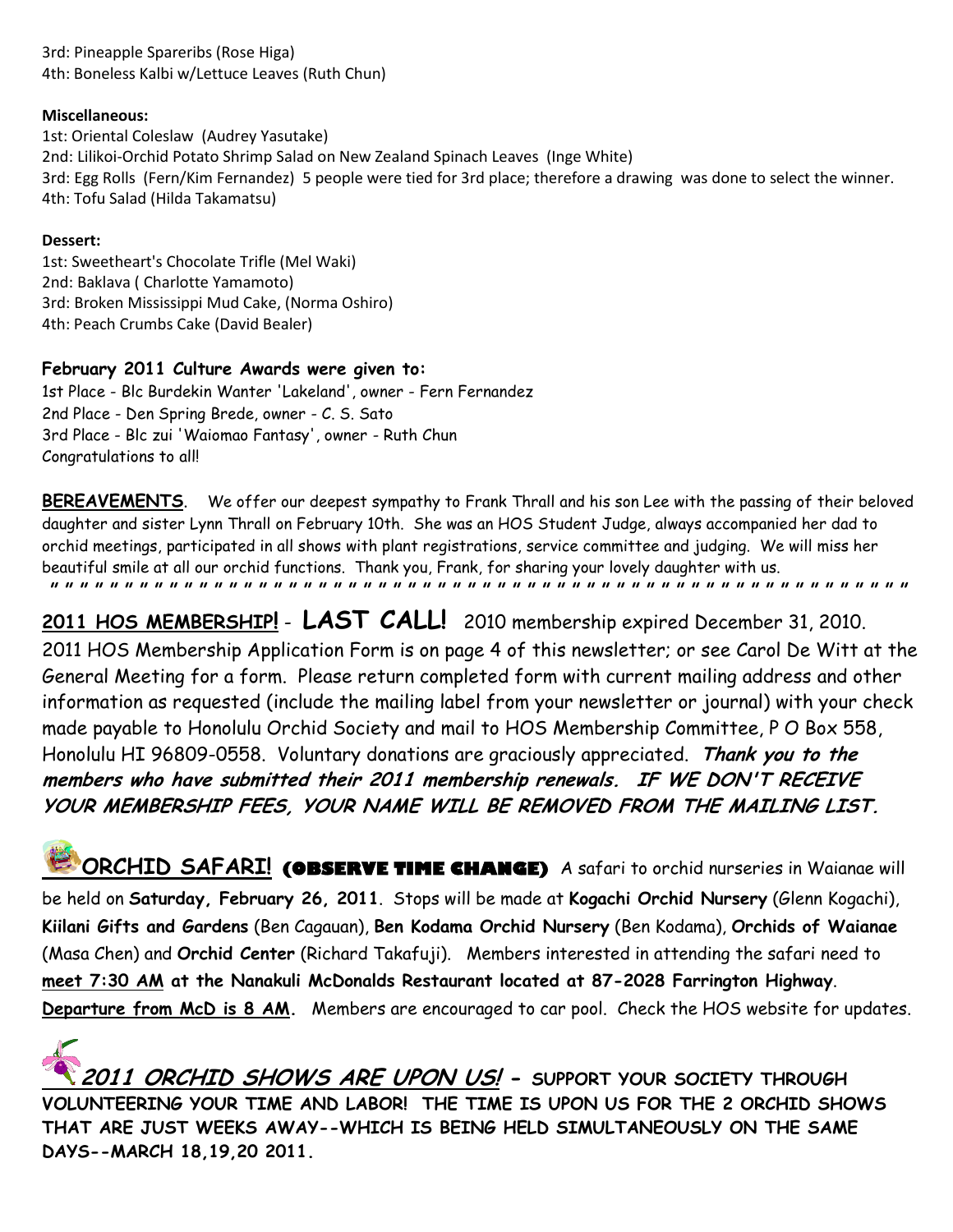If you need help with getting your plants to the shows, call Carol De Witt at 845-3749 or 845-1494 (leave message with name/phone number) so that arrangements can be made.

**KUNIA ORCHID SOCIETY's 57th ANNUAL KUNIA SHOW AND PLANT SALE** - Williette Wong and Carol De Witt will be in charge of setting up a **large floor display** at this show which will be held at the Leileihua High School Gymnasium, 1515 California Avenue, Wahiawa, Hi. We ask members to **please bring your blooming orchid plants, and greeneries to the gym no later than 12 noon so that we will have enough time to complete the set up on Thursday, March 17, 2011 by 4 pm. We need assistance to set up and breakdown the display too!** PLEASE KOKUA AND SUPPORT YOUR SOCIETY! Show times - Friday & Saturday, March 18 & 19: 9 am to 5 pm; Sunday, March 20: 9 am to 4 pm (plant sales close at 3 pm).

## **WINDWARD ORCHID SOCIETY 31st ANNUAL ORCHID SHOW AND PLANT SALE "Orchid**

**Mania"** - Dr. Ingelia White will be in charge of setting up a **small table display** at this show which will be held at the S. W. King Intermediate School Armory (Gym), 46-155 Kamehameha Highway, Kaneohe (2 blocks North of Windward Mall). We ask members to **please bring their plants and small pot size greeneries & pele's hair to the armory no later than 12 noon in order to complete the set up by 5 pm on Thursday, March 17, 2011. We need assistance to set up and breakdown the display too!** PLEASE KOKUA AND SUPPORT YOUR SOCIETY! Show times - Friday & Saturday, March 18 & 19: 9 am to 7 pm; Sunday, March 20: 9 am to 4 pm (plant sales close at 3 pm).

**IKEBANA INTERNATIONAL Honolulu Chapter 56** - A Golden Celebration of Ikebana: 50 Years of Friendship Through Flowers, 1961-2011 will be held March 30 to April 2, 2011 from 9 am - 4 pm and from 10 am to 3 pm on April 3, 2011 at the Academy Art Center at Linekona, 1111 Victoria Street, Honolulu between Beretania and Young Streets. FREE - OPEN TO PUBLIC. The exhibition features guest artist Kika Shibata, Riji of the Sogetsu School of Ikebana. Call 532-8741 or visit www.ikebana-hawaii.org for more information.

**ORCHID SOCIETY OF MANOA 2011 ORCHID SHOW AND PLANT SALE**. Due to renovations at Noelani Elementary School, there will be NO SHOW AND PLANT SALE this year at the school; however they will be holding a **ONE-DAY PLANT SALE ON SATURDAY, APRIL 30, 2011 FROM 8 AM TO 2:30 PM AT ST. PIUS X CHURCH IN MANOA, 2821 LOWREY AVENUE (one block past Safeway Manoa).** They will be back at the school in 2012.

**" " " " " " " " " " " " " " " " " " " " " " " " " " " " " " " " " " " " " " " " " " " " " " " " " " " " " "**

**Membership Meeting**: **The April 2011 General Membership Meeting will be held at Lanakila Elementary School Cafeteria** on **Wednesday, April 13, 2011** at **7:00 pm**. April's guest speaker is Dr. Inge White who will share her venture into China in 2010.

**March 2011 Officer and Board of Trustees Meeting**: The Board Meeting will be held on **Tuesday, March 8, 2011** at **7:00 p.m**. at Aiea Elementary School in a classroom behind the cafeteria.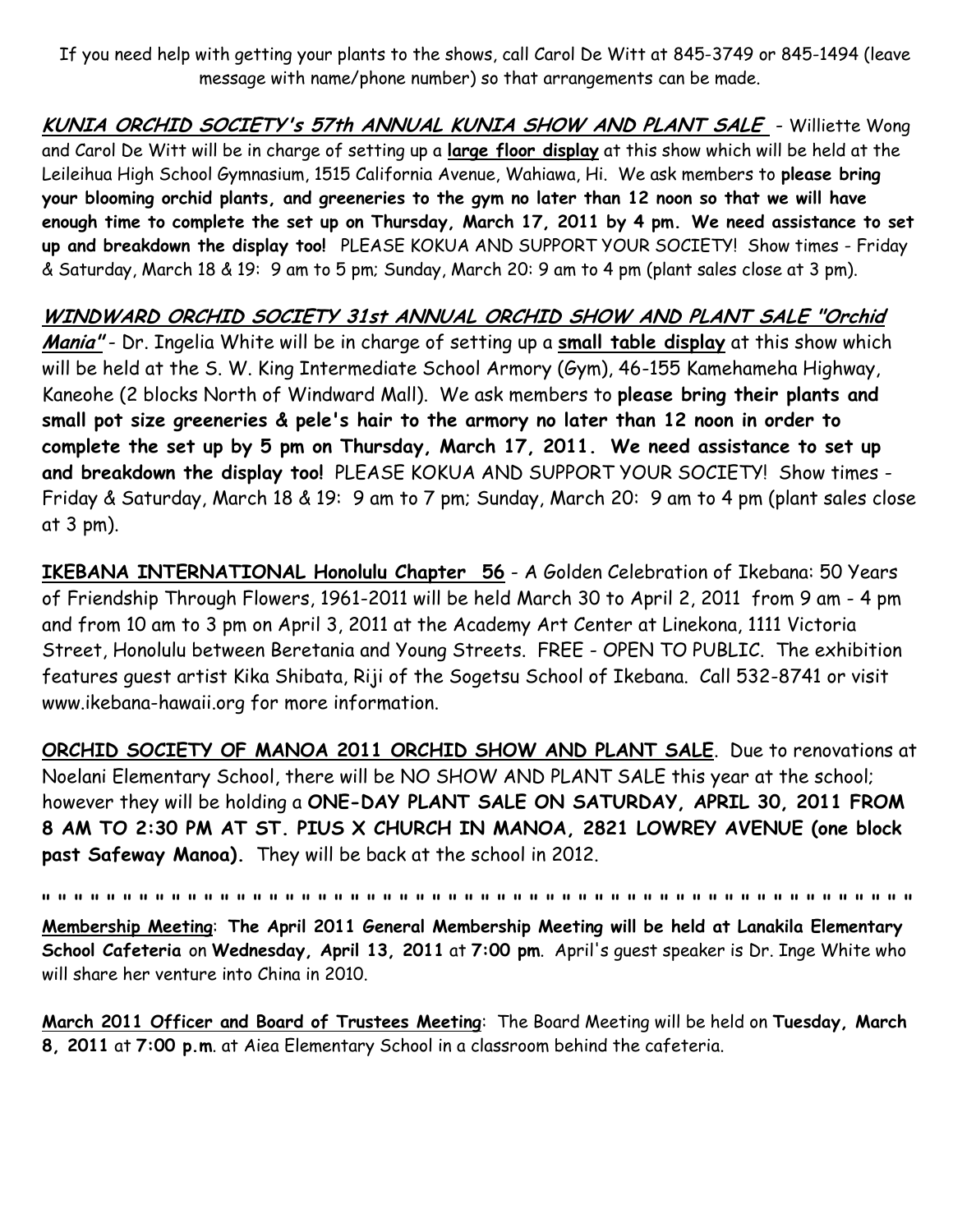

| <b>K</b> CUT HERE ======== $\%$                  |                                                   |                                                                                                                                                                                             |                                                 |  |                                  |  | $=$ ========= CUT HERE          |  |  |
|--------------------------------------------------|---------------------------------------------------|---------------------------------------------------------------------------------------------------------------------------------------------------------------------------------------------|-------------------------------------------------|--|----------------------------------|--|---------------------------------|--|--|
| 2010 MEMBERSHIP EXPIRED DECEMBER 31, 2010        |                                                   | 2011 HONOLULU ORCHID SOCIETY MEMBERSHIP REGISTRATION<br>PUT AN "X" BY THE MEMBERSHIP CATEGORY AND/OR DONATION (add FOREIGN MAIL, IF APPLICABLE)                                             |                                                 |  |                                  |  |                                 |  |  |
|                                                  |                                                   | Student Membership - \$10.00 US Dollars (w/i United States & it's Territories only)                                                                                                         |                                                 |  | <b>CHECK ONE:</b>                |  |                                 |  |  |
| <b>Regular Membership - \$</b> 25.00 US Dollars_ |                                                   |                                                                                                                                                                                             |                                                 |  | ) NEW MEMBERSHIP                 |  |                                 |  |  |
| _Associate Membership - \$5.00 US Dollars        |                                                   |                                                                                                                                                                                             |                                                 |  | RENEWING MEMBERSHIP              |  |                                 |  |  |
|                                                  | Foreign Mail Postage Service - \$20.00 US Dollars |                                                                                                                                                                                             |                                                 |  | ) DONATION                       |  |                                 |  |  |
|                                                  | Donation \$____________ US Dollar Amount          |                                                                                                                                                                                             |                                                 |  | ) ADDRESS CHANGE (if applicable) |  |                                 |  |  |
| Regular Membership Name (PLEASE PRINT)           |                                                   |                                                                                                                                                                                             | <b>Associate Membership Name (PLEASE PRINT)</b> |  |                                  |  | Telephone Number ( OFC USEONLY) |  |  |
|                                                  |                                                   | Address (street name, apartment number) (PLEASE PRINT)                                                                                                                                      |                                                 |  |                                  |  |                                 |  |  |
|                                                  |                                                   | Address (city, state, zip code and country) (PLEASE PRINT)                                                                                                                                  |                                                 |  |                                  |  |                                 |  |  |
|                                                  |                                                   |                                                                                                                                                                                             |                                                 |  |                                  |  |                                 |  |  |
| (                                                |                                                   | ) NEW MEMBER - REFERRED BY CURRENT HOS MEMBER (PROVIDE FULL NAME<br>MAKE CHECK PAYABLE TO: HONOLULU ORCHID SOCIETY<br>MAIL TO: HONOLULU ORCHID SOCIETY, P O BOX 558, HONOLULU HI 96809-0558 |                                                 |  | (PLEASE PRINT)                   |  |                                 |  |  |
|                                                  |                                                   |                                                                                                                                                                                             |                                                 |  |                                  |  | ~~~~~~~~~~ no cut here          |  |  |
| COMMENTS<br>FOR OFFICE USE ONLY                  |                                                   |                                                                                                                                                                                             |                                                 |  |                                  |  |                                 |  |  |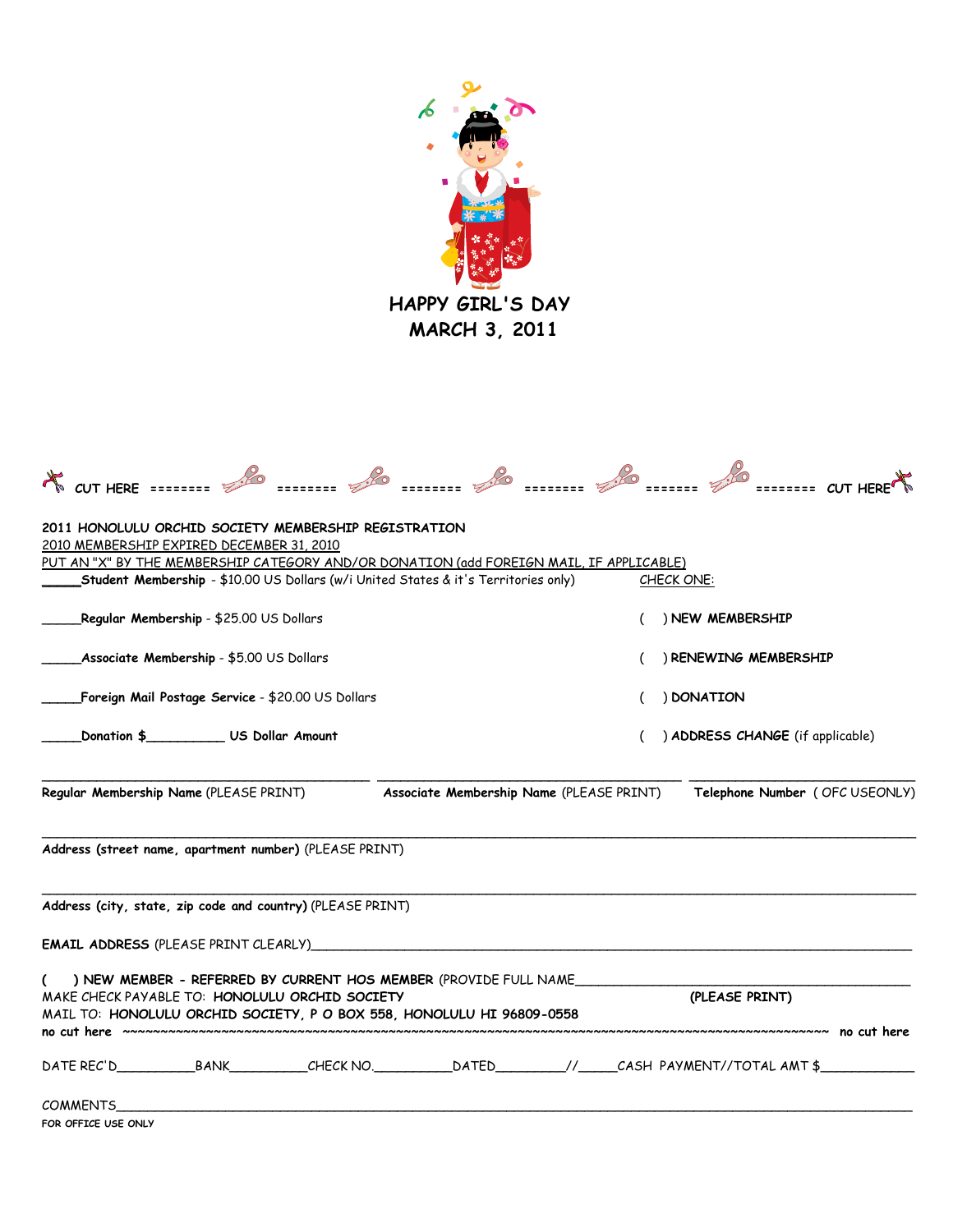**HOS TREASURER'S REPORT FOR 2010**. For the first time in HOS history, the HOS Board approved publication of the Society's Treasurer's Report. Treasurer Mel Waki presents the following narrative and report for members viewing.

I am happy to report that the Honolulu Orchid Society operated in the black in 2010 despite the down economy. Much credit goes to the various HOS Committees for their frugal spending and the many supporters who gave not only their time but helped the Society through donations of money, plants, food and other goods.

For the year, HOS generated \$34,245.07 in income and had expenses of \$20,899.34 for an overall positive cash flow of \$13,345.73. The income included \$7,658 from the Florence Kodama Memorial Fund established by Ben Kodama, Sr., in memory of his late wife Florence Kodama. More than ninety donations were received for this fund. The Society's 71st Annual Orchid Show which was held in October for the first time at Washington Middle School made \$5,322.26 after expenses and before taxes (the general excise tax was paid in 2011). Income included \$2,239 from a very successful silent auction held in March, \$3,355 from membership dues, and \$1,720 from fees collected from those advertising in the Na Okika Orchid Journal. \$855 was also received from many members who generously donated money to the HOS. Major expenses included \$1,181.60 for rental of the Lanakila Elementary School cafeteria, \$2,645.77 for printing of the Na Okika, \$600 for plant give-away at meetings, \$822.20 for postage, and \$575.00 for the Society's general liability insurance. The Society donated \$2,100 to Washington Middle School which used the funds to purchase badly needed folding chairs for their classrooms. A detailed breakdown of all income and expenses is attached in this newsletter.